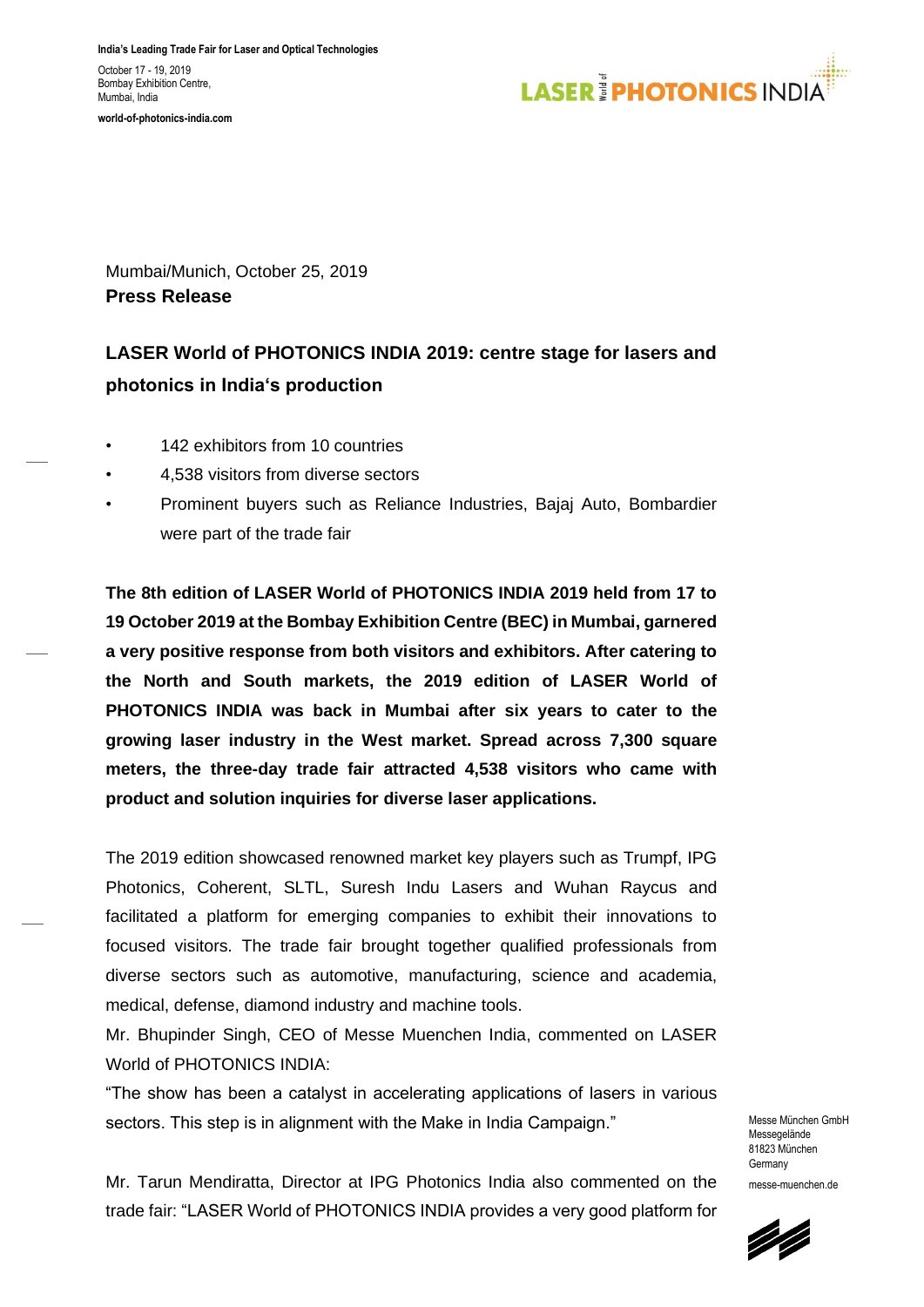### **Press Release** | October 25, 2019 | 2/2

us to connect with a vast number of customers as well as integrators. The seminars also provided opportunity to connect with R&D centers and academia, which is of substantial help for businesses."

The trade fair also hosted a line-up of supporting programs which were successful in garnering great response from industry professionals, such as the CALM Conference 2019, the 3D manufacturing Summit as well as Additive Manufacturing Zone and Laser Live Zone.

In addition, the Buyer-Seller Forum was very well attended and appreciated by the buyers.

Mr. Aseem Singh Rawat, Scientific Officer at Bhabha Atomic Research Centre (BARC), commented on the Buyer-Seller Forum: "The Buyer-Seller Forum is a good platform where we can interact with important sellers, clarify our doubts and find solutions. It is a well-organized platform provided by the organizers. It gives a broader view on the currently available technology and its applications."

LASER World of PHOTONICS INDIA brings together and connects the entire laser eco-system in one arena, which is why Laser Industry Association of India (LIAI) chose the trade fair for the formal announcement of its inception. The aim of this association is to promote laser and its applications in various industries and form an advocacy group for the laser and photonics industries.

Claudia Sixl, Exhibition Group Director of global LASER World of PHOTONICS cluster concluded: "After establishing a strong global footprint with LASER World of PHOTONICS, we are happy to see that we successfully adapted the global laser and photonics scenario to match the requirements of the Indian market."

The 2020 edition of LASER World of PHOTONICS INDIA is scheduled in Bengaluru from 23 to 25 September.